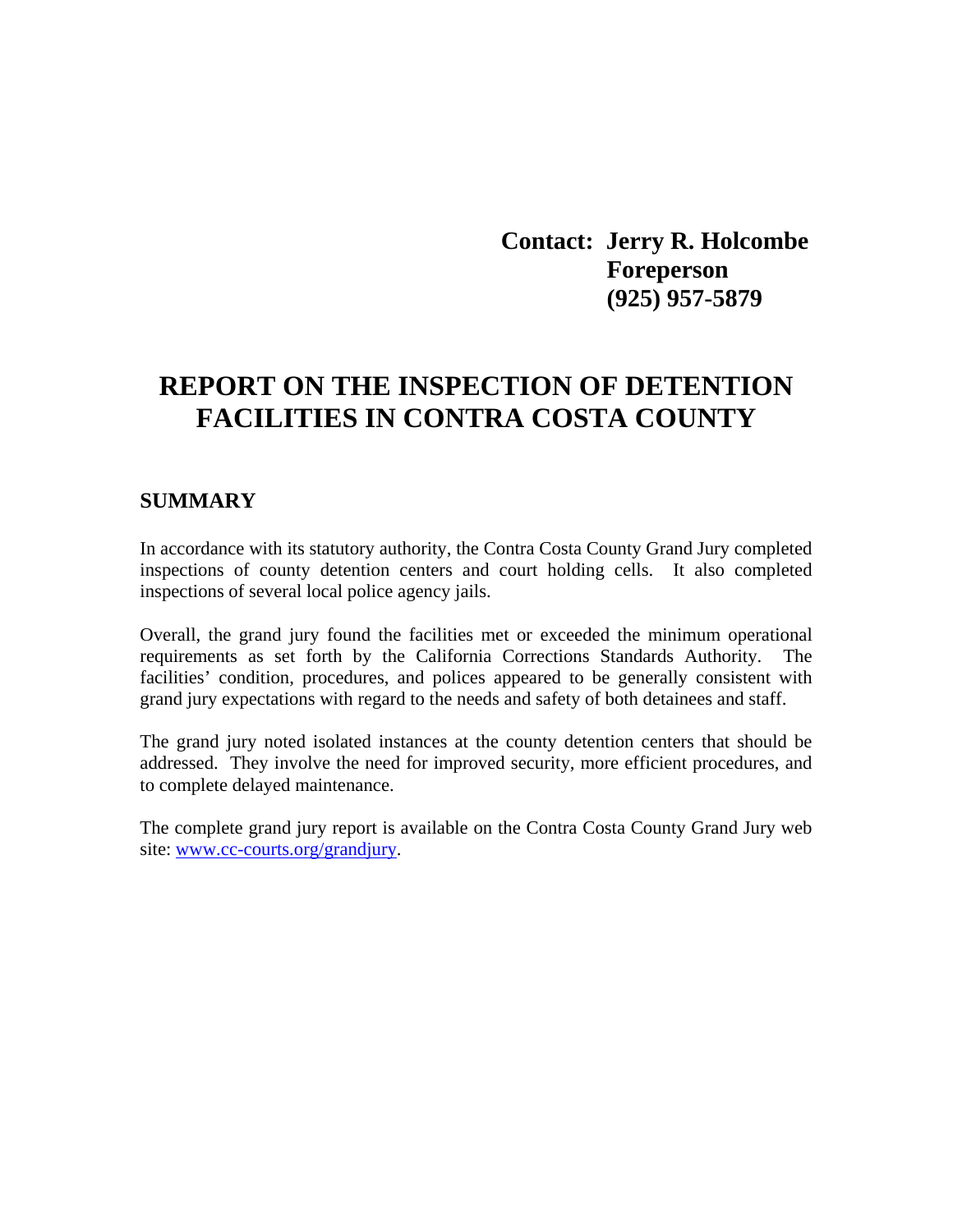## **CONTRA COSTA COUNTY GRAND JURY REPORT 0804**

# **REPORT ON THE INSPECTION OF DETENTION FACILITIES IN CONTRA COSTA COUNTY**

# **TO: Contra Costa County Board of Supervisors Office of the Sheriff, Contra Costa County**

# **BACKGROUND**

The California Corrections Standards Authority (CSA) is required to complete comprehensive, bi-annual physical inspections of detention facilities throughout the state. Inspections include verification of compliance with local building, fire, and health and safety codes.

The Contra Costa County Grand Jury is required by statute to conduct inspections separate from those completed by the CSA. California Penal Code section 919(b) states: *"The grand jury shall inquire into the condition and management of the public prisons within the county."* By past practice in Contra Costa County, such inspections have also included temporary holding facilities in Superior Courts and selected jails within the county.

California Penal Code section 925 also allows the Grand Jury to investigate the operations of the county's juvenile holding and detention facilities, the Probation Department, and the Custody Alternative Facility.

### **INSPECTIONS**

- 1. Facilities inspected by the Grand Jury included:
	- a. County Detention Facilities—Martinez, West County (Richmond), and Marsh Creek (Clayton).
	- b. Superior Court Temporary Holding Facilities—Martinez, Pittsburg, Richmond, and Walnut Creek.
	- c. Probation Department—Juvenile Hall (Martinez), Chris Adams Center (Martinez), and the Orin Allen Youth Rehabilitation Facility.
	- d. City Jails—Richmond, Pittsburg, Concord, Pleasant Hill, and Walnut Creek.
	- e. Custody Alternative Facility—Martinez.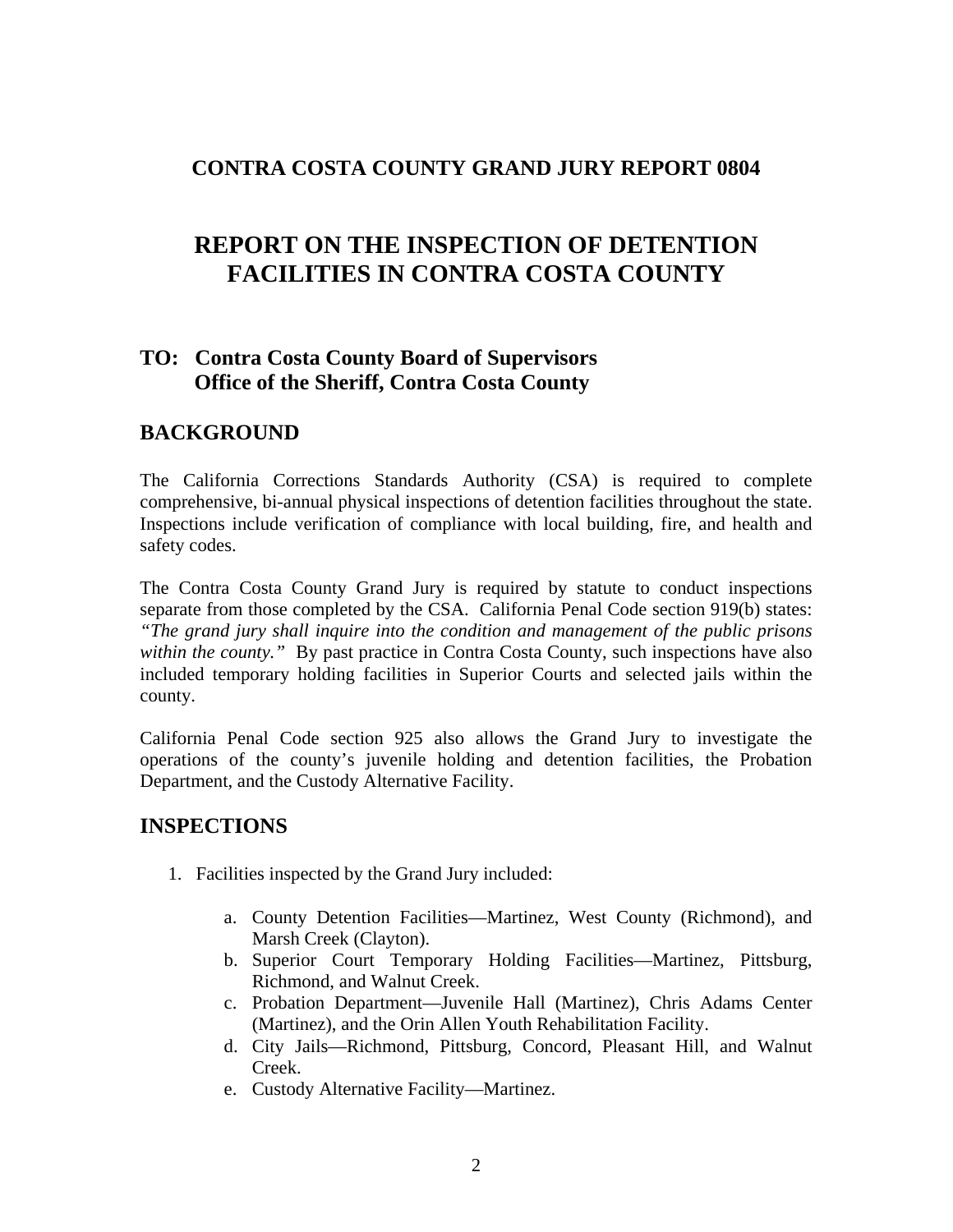- 2. Grand Jury inspections of the above-mentioned facilities were conducted in compliance with California Corrections Standards Authority guidelines. California Corrections Standards Authority regulations are contained in Title 15 and Title 24, California Code of Regulations.
- 3. County detention facility inspections (Martinez, West County, and Marsh Creek) included a review of common incident reports, grievance procedures, inmate requests for information, medical care practices, telephone and visiting procedures, and adherence to the "72-hour requirement" for court hearings. Site visits also included selected interviews with detainees to identify any areas of concern.

# **FINDINGS**

- 1. All the facilities inspected were found to meet or exceed the minimum inspection standards established by the State of California Corrections Standards Authority (CSA).
- 2. Fees charged to detainees that qualify for the work-release program substantially support the Custody Alternative Facility in Martinez. In 2006, fees collected from detainees totaled more than \$1 million, nearly 50% of the cost of operating the facility.
- 3. In 2006, detainees served approximately 118,000 custody alternative days. Had the detainees been obligated to serve their sentences in a detention facility, the additional cost to the county would have been approximately \$13.5 million.
- 4. The entrance road leading to the Marsh Creek Detention Facility lacks a security gate and entrance monitoring security cameras. Such security devices would reduce the opportunities for contraband to enter the facility.
- 5. The design of the sewage drainage systems at the Martinez and West County Detention Facilities makes them vulnerable to inmate sabotage.
- 6. The orientation video shown to new inmates in the Martinez and West County Detention Facilities is recorded in English only.
- 7. The Martinez Detention Facility is the sole operational intake (i.e., processing) center for all County inmates. The area designed to handle West County Detention Facility processing of new inmates is not staffed. West County sheriff's deputies and West County police department officers are required to transport detainees to the Martinez Detention Facility rather than the West County Detention Facility for processing.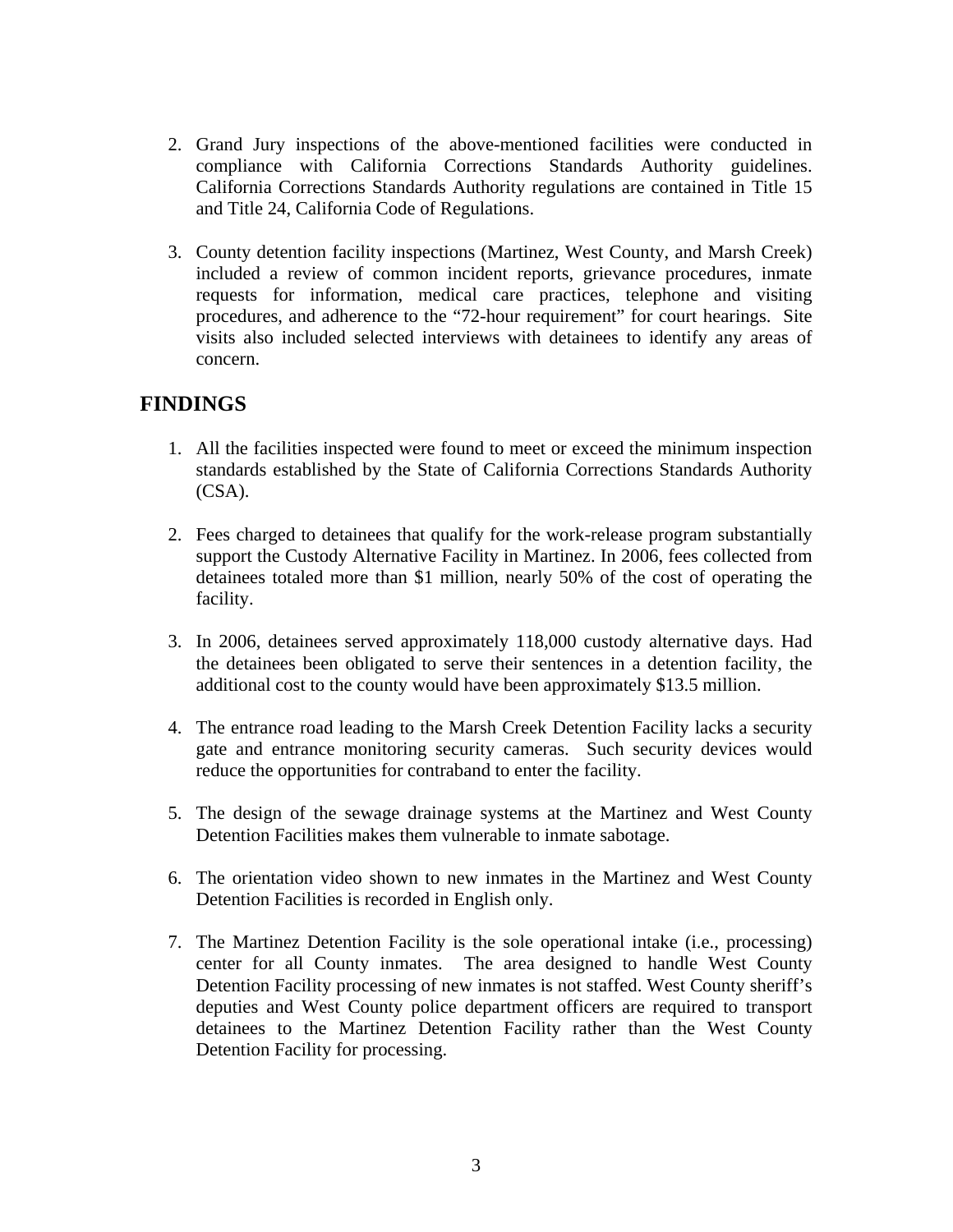- 8. The West County Detention Facility has limited medical services as compared with the Martinez Detention Facility.
- 9. Classrooms in Juvenile Hall lack security cameras. The cameras would allow the staff to more closely monitor the classroom activities and reduce the number of disruptive incidents.
- 10. The Orin Allen Youth Rehabilitation Facility is not an option for juveniles undergoing psychotropic drug therapy due to the lack of qualified, on-site, round the clock medical staff to monitor and manage such detainees.

# **CONCLUSION**

While the facilities inspected were found to meet or exceed minimum CSA inspection standards, the preceding Grand Jury findings serve as the basis for the following recommendations.

# **RECOMMENDATIONS**

The 2007-2008 Contra Costa County Grand Jury recommends:

- 1. That the Sheriff expands wherever possible the use of the Custody Alternative Facility.
- 2. That within six months of this report, the Sheriff works with the General Service Department to accomplish the installation of an electrically operated gate and security cameras at the entrance to the Marsh Creek Detention Facility.
- 3. That within six months of this report, the Sheriff works with the General Services Department to complete a feasibility study and to secure proposals that cover the available alternatives to alleviate the Martinez and West County Detention Facilities' sewage drainage systems' vulnerability.
- 4. That within six months of this report, the Sheriff obtains and uses additional copies of the Martinez and West County Detention Facilities inmate orientation videotape to include any other languages that account for a significant percentage of the inmate population.
- 5. That within six months of this report, the Sheriff completes a full evaluation of the costs and benefits of making the West County Detention Facility intake area fully operational.
- 6. That within six months of this report, the Sheriff works with the County Health Services Department to complete a full evaluation of the costs and benefits of providing West County Detention Facility medical services similar to those available at the Martinez Detention Facility.